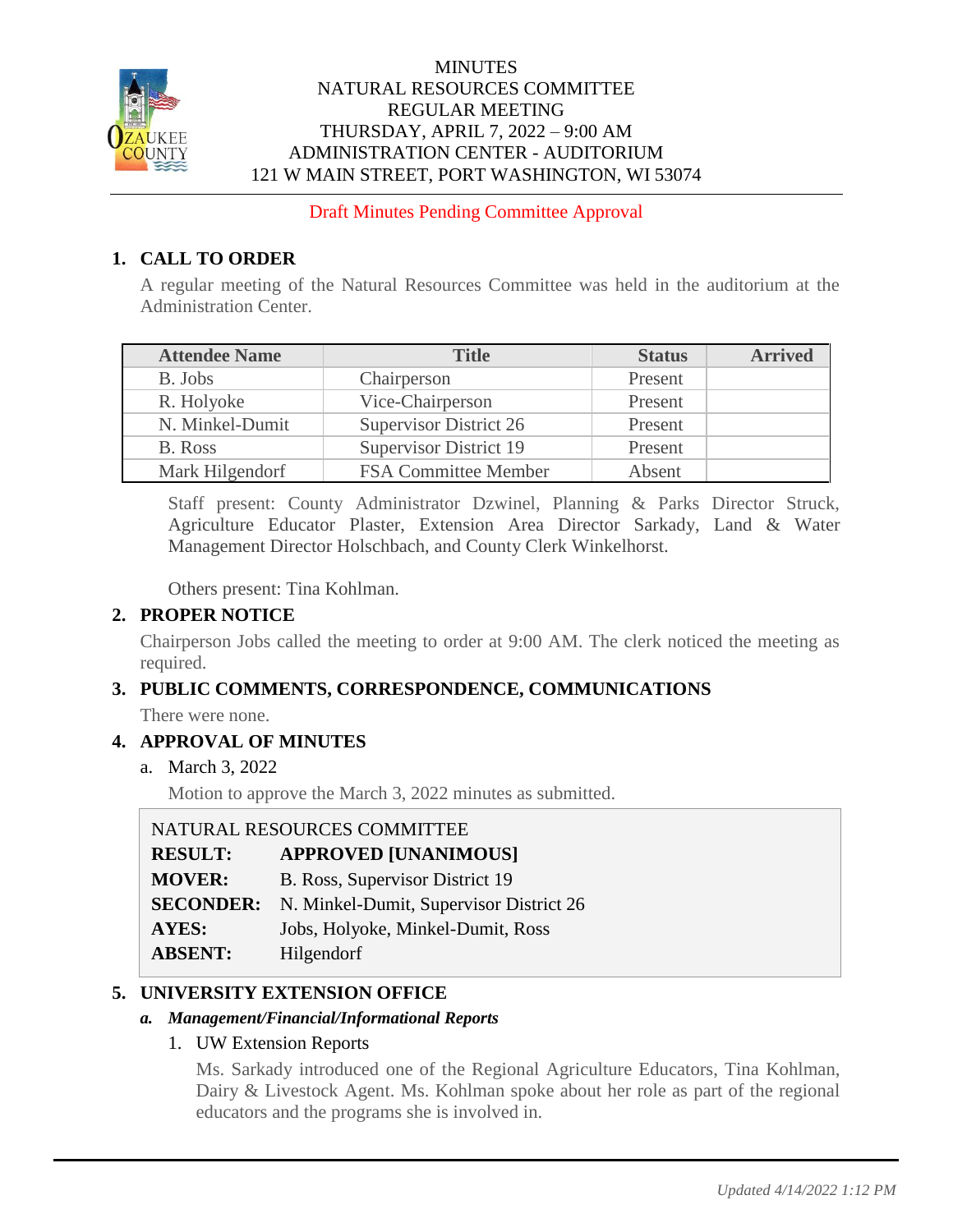Ms. Plaster reported on the Innovation Grant for Agriculture Entrepreneurship Education that was received, business planning for new farm start-up assistance, and Cultivating Our Farms Financial Future program.

Ms. Sarkady reported on the Area 15 staff meeting.

## **6. REGISTER OF DEEDS/LAND INFORMATION**

- *a. Management/Financial/Informational Reports*
	- 1. Register of Deeds Reports

There were no questions.

## **7. LAND AND WATER MANAGEMENT DEPARTMENT**

- *a. Action Items:*
	- 1. Joint DATCP/DNR Nonpoint Source Grant Application for Calendar Year 2023\*

Motion to approve submittal of Joint DATCP/DNR Nonpoint Source Grant Application for Calendar Year 2023.

| NATURAL RESOURCES COMMITTEE |                                   |
|-----------------------------|-----------------------------------|
| <b>RESULT:</b>              | <b>APPROVED [UNANIMOUS]</b>       |
| <b>MOVER:</b>               | B. Ross, Supervisor District 19   |
| <b>SECONDER:</b>            | R. Holyoke, Vice-Chairperson      |
| <b>AYES:</b>                | Jobs, Holyoke, Minkel-Dumit, Ross |
| <b>ABSENT:</b>              | Hilgendorf                        |

2. Grant Contract Between WI Department of Agriculture, Trade and Consumer Protection and Ozaukee County Land & Water Management Department for the Harvestable Buffer Clean Water Initiative\*

Motion to approve the Grant Contract between WI Department of Agriculture, Trade and Consumer Protection and Ozaukee County Land & Water Management Department for the Harvestable Buffer Clean Water Initiative.

| NATURAL RESOURCES COMMITTEE |                                         |
|-----------------------------|-----------------------------------------|
| <b>RESULT:</b>              | <b>APPROVED [UNANIMOUS]</b>             |
| <b>MOVER:</b>               | N. Minkel-Dumit, Supervisor District 26 |
| <b>SECONDER:</b>            | R. Holyoke, Vice-Chairperson            |
| <b>AYES:</b>                | Jobs, Holyoke, Minkel-Dumit, Ross       |
| <b>ABSENT:</b>              | Hilgendorf                              |

## 3. 2023 DATCP Nutrient Management Farmer Education Grant\*

Motion to approve applying for DATCP Nutrient Management Farmer Education Grant Program funds for calendar year 2023.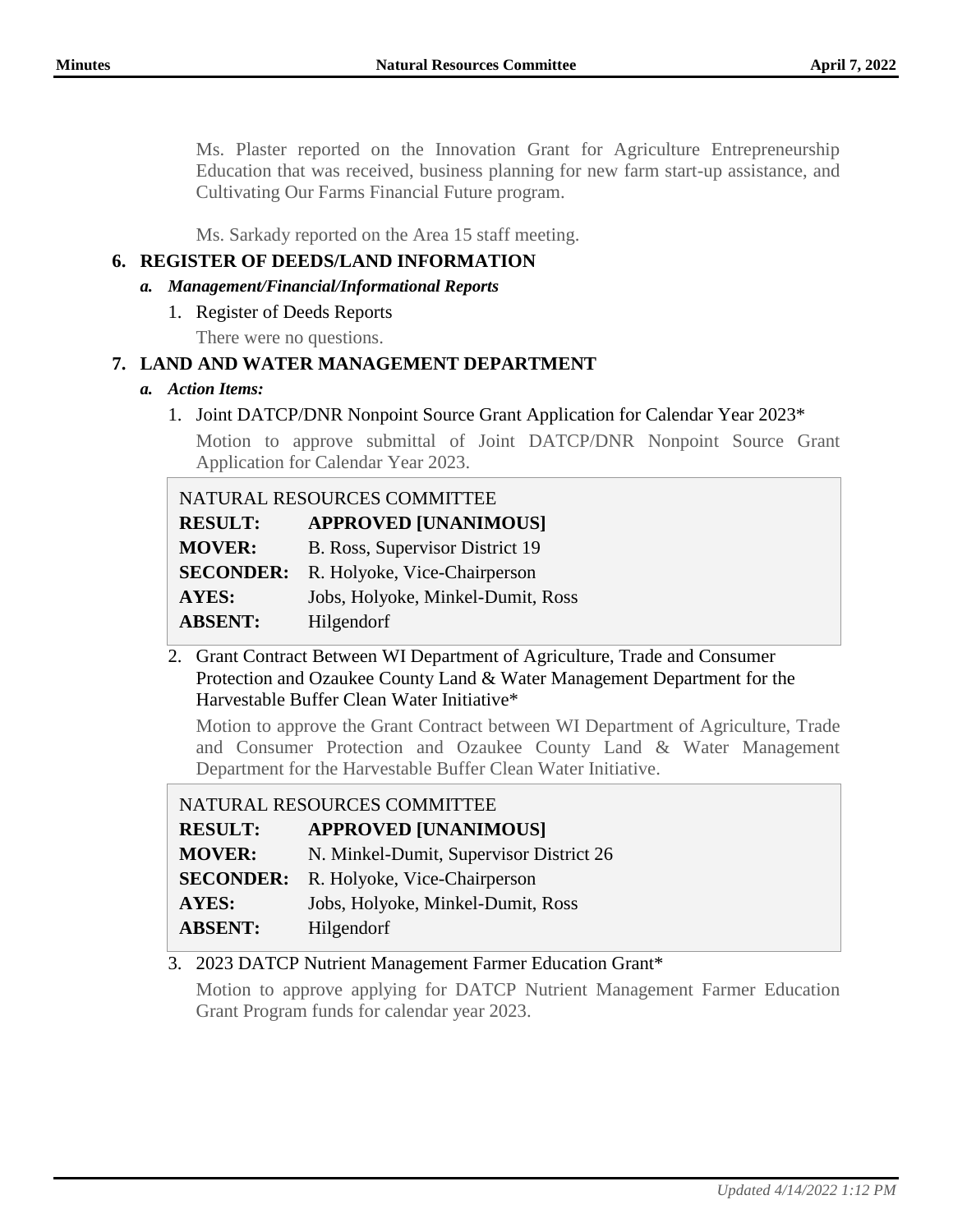| NATURAL RESOURCES COMMITTEE |                                   |  |
|-----------------------------|-----------------------------------|--|
| <b>RESULT:</b>              | <b>APPROVED [UNANIMOUS]</b>       |  |
| <b>MOVER:</b>               | R. Holyoke, Vice-Chairperson      |  |
| <b>SECONDER:</b>            | B. Ross, Supervisor District 19   |  |
| <b>AYES:</b>                | Jobs, Holyoke, Minkel-Dumit, Ross |  |
| <b>ABSENT:</b>              | Hilgendorf                        |  |
|                             |                                   |  |

## *b. Management/Financial/Informational Reports*

## 1. Land & Water Management Reports\*

Clean Sweep Program on May 14.

April 13 closing scheduled on the 1930 Edgewater Drive property.

Tree sale pickup is April 28- 29.

Update on staffing, presentation on soil health at Fox River Summit, and electronic permitting system for sanitation.

Discussion on electronic reporting of data.

## **8. PLANNING AND PARKS DEPARTMENT**

#### *a. Action Items:*

1. Increase of Revenue Budget Amendment for a Wisconsin Department of Natural Resources Regular Urban Forestry Grant for Native Tree Planting and Inventory, Emerald Ash Borer Management and Education/Outreach Activities in the Ozaukee County Coastal Parks Project Area

Motion to approve the increase of revenue budget amendment recognizing \$14,844 from the Wisconsin Department of Natural Resources Regular Urban Forestry Grant program for tree planting and inventory activities, emerald ash borer management and education/outreach in the Ozaukee County Coastal Parks Project Area. This budget amendment will move forward to the Finance Committee for further action.

| NATURAL RESOURCES COMMITTEE |                                                          |
|-----------------------------|----------------------------------------------------------|
| <b>RESULT:</b>              | APPROVED AND FORWARDED [UNANIMOUS] Next:                 |
|                             | 5/26/2022 8:30 AM                                        |
| <b>MOVER:</b>               | B. Ross, Supervisor District 19                          |
|                             | <b>SECONDER:</b> N. Minkel-Dumit, Supervisor District 26 |
| AYES:                       | Jobs, Holyoke, Minkel-Dumit, Ross                        |

#### 2. Increase of Revenue Budget Amendment for a Natural Resources Foundation Quiet Trails Grant for Public Access Improvements at Lion's Den Gorge Nature Preserve

Motion to approve the increase of revenue budget amendment recognizing \$1,000 from the Natural Resources Foundation Quiet Trails grant to support construction of an ADA accessible trail (including culvert installation) leading to the new boardwalk and overlook at Lion's Den Gorge Nature Preserve. This budget amendment will move forward to the Finance Committee for further action.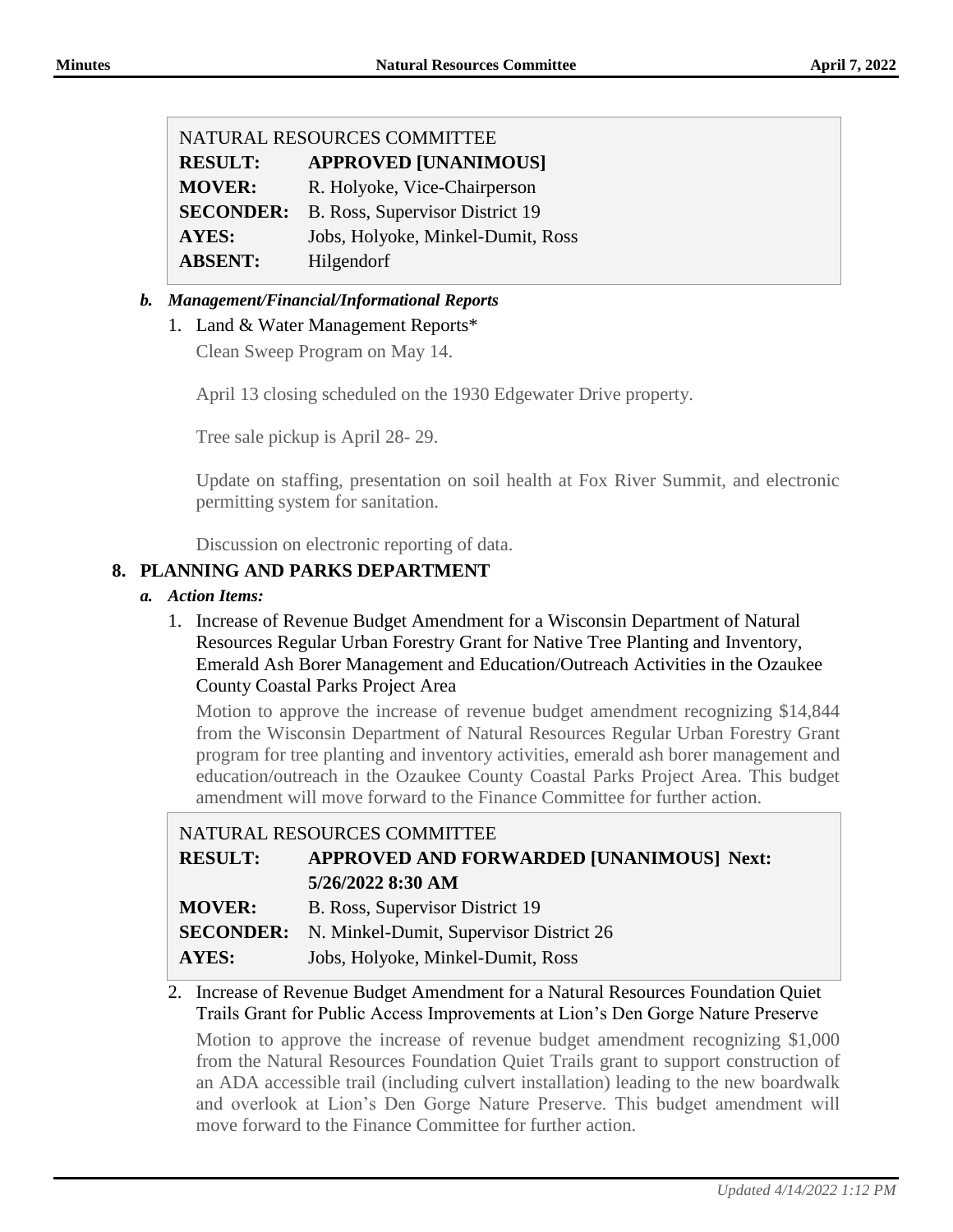| NATURAL RESOURCES COMMITTEE |                                               |  |
|-----------------------------|-----------------------------------------------|--|
| <b>RESULT:</b>              | APPROVED AND FORWARDED [UNANIMOUS] Next:      |  |
|                             | 5/26/2022 8:30 AM                             |  |
| <b>MOVER:</b>               | B. Ross, Supervisor District 19               |  |
|                             | <b>SECONDER:</b> R. Holyoke, Vice-Chairperson |  |
| <b>AYES:</b>                | Jobs, Holyoke, Minkel-Dumit, Ross             |  |

3. Contract Addendum for Professional Services for Permitting Support and Construction Management for Mineral Springs Creek Resiliency and Habitat Restoration

Motion to approve negotiation and signing of a professional services contract addendum by the Planning and Parks Department with Fish Creek Restoration LLC for a not to exceed sum of \$15,893 for permitting support and construction management services for the Mineral Springs Creek Resiliency and Habitat Restoration project, contingent upon negotiation of professional services contract terms satisfactory to the Ozaukee County Planning and Parks Department and Corporation Counsel.

| NATURAL RESOURCES COMMITTEE |                                               |  |
|-----------------------------|-----------------------------------------------|--|
| <b>RESULT:</b>              | <b>APPROVED [UNANIMOUS]</b>                   |  |
| <b>MOVER:</b>               | N. Minkel-Dumit, Supervisor District 26       |  |
|                             | <b>SECONDER:</b> R. Holyoke, Vice-Chairperson |  |
| AYES:                       | Jobs, Holyoke, Minkel-Dumit, Ross             |  |

4. Bid and Contract for Construction Related Services for a Holding Tank System at the new Lion's Den Gorge Nature Preserve Bathroom Pavilion

Three bids, with base bid prices, were received as follows: 1) WM Hilgart & Sons LLC \$29,850; 2) Mile Rock Site Solutions \$36, 444; and 3) Dirske & Huibregtse, LLC \$47,000.

Expected completion of the pavilion by the end of May.

Motion to accept the bid from WM Hilgart & Sons, LLC, and approve a contractual services contract, contingent upon Corporation Counsel approval, with WM Hilgart & Sons, LLC for a not to exceed sum of \$34,328, which includes a 15% contingency to cover any potential change orders and associated expenses, for a holding tank system at the new Lion's Den Gorge Nature Preserve bathroom pavilion.

| NATURAL RESOURCES COMMITTEE |                                   |
|-----------------------------|-----------------------------------|
| <b>RESULT:</b>              | <b>APPROVED [UNANIMOUS]</b>       |
| <b>MOVER:</b>               | B. Ross, Supervisor District 19   |
| <b>SECONDER:</b>            | R. Holyoke, Vice-Chairperson      |
| AYES:                       | Jobs, Holyoke, Minkel-Dumit, Ross |

5. Bid and Contract for Construction Related Services for the new Hawthorne Hills County Park – Multipurpose Parks Maintenance Facility

Three bids, with base bid prices, were received as follows: 1) JH Hassinger